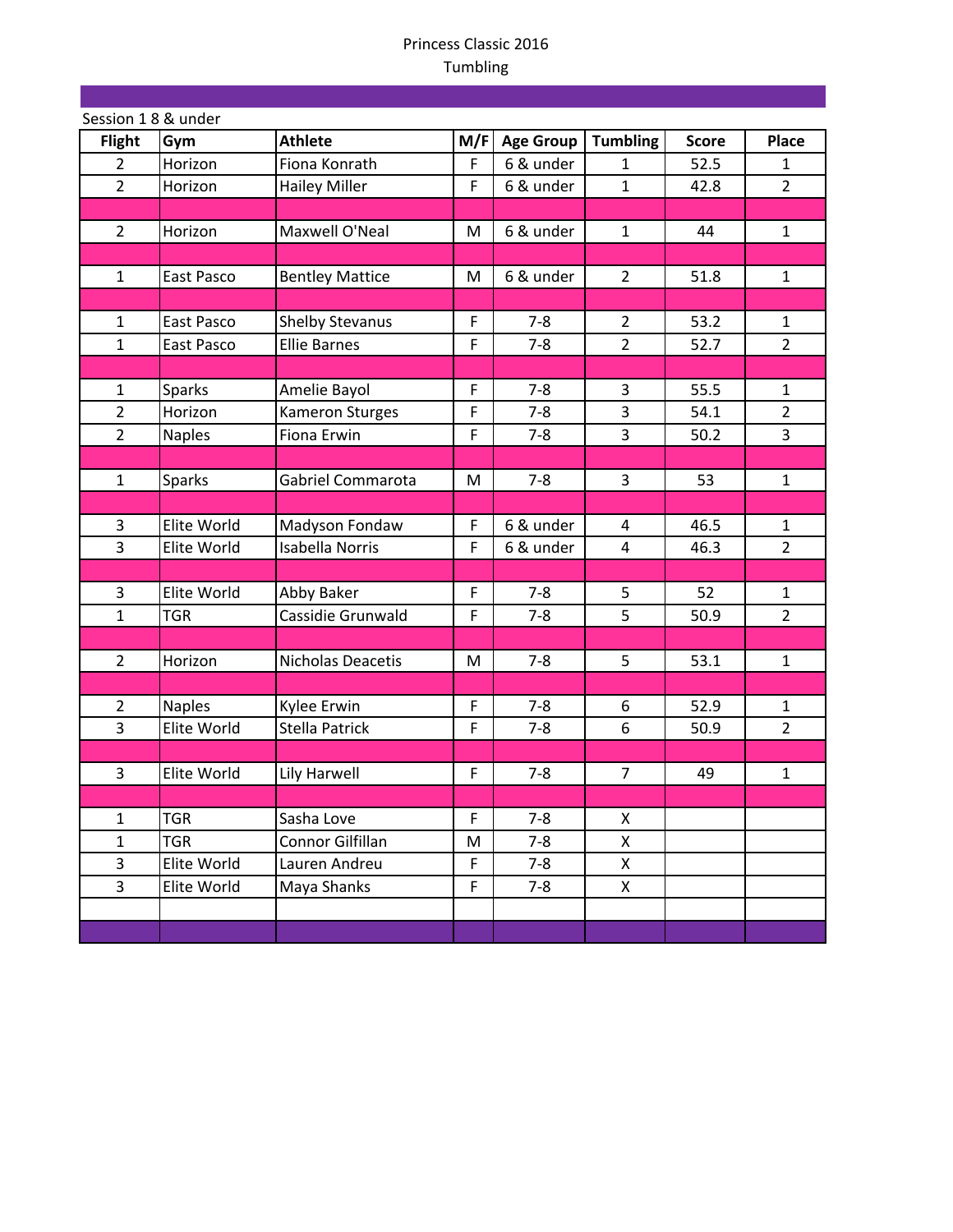| Session 2 9-10          |                    |                        |             |                  |                 |              |                |
|-------------------------|--------------------|------------------------|-------------|------------------|-----------------|--------------|----------------|
| <b>Flight</b>           | Gym                | <b>Athlete</b>         | M/F         | <b>Age Group</b> | <b>Tumbling</b> | <b>Score</b> | Place          |
|                         |                    |                        |             |                  |                 |              |                |
| $\overline{2}$          | Horizon            | <b>Madison Reed</b>    | F           | $9 - 10$         | $\overline{2}$  | 49.8         | $\mathbf{1}$   |
| $\mathbf{1}$            | East Pasco         | Natalie Hough          | F           | $9 - 10$         | $\overline{2}$  | 25.3         | $\overline{2}$ |
|                         |                    |                        |             |                  |                 |              |                |
| $\mathbf{1}$            | East Pasco         | Alyssa Ricciardo       | F           | $9 - 10$         | 3               | 53.8         | 1              |
| $\overline{3}$          | RipTide            | Zayda Thomas           | F           | $9 - 10$         | $\overline{3}$  | 53.5         | $\overline{2}$ |
| 3                       | RipTide            | Sadie Council          | F           | $9 - 10$         | 3               | 53.3         | 3              |
| $\overline{2}$          | Horizon            | Allie Mae Poulin       | F           | $9 - 10$         | 3               | 53.2         | 4              |
| $\overline{2}$          | Horizon            | Gabby Austin           | F           | $9 - 10$         | 3               | 53.1         | 5              |
| $\overline{2}$          | Horizon            | <b>Bella Valentino</b> | F           | $9 - 10$         | 3               | 52.7         | 6              |
| $\overline{2}$          | <b>Sparks</b>      | Joy Ferguson           | F           | $9 - 10$         | 3               | 52.6         | 7T             |
| 3                       | RipTide            | Alexandra Hill         | F           | $9 - 10$         | 3               | 52.6         | 7T             |
|                         |                    |                        |             |                  |                 |              |                |
| $\mathbf{1}$            | Bayside            | Jacob Matson           | M           | $9 - 10$         | 3               | 50.3         | $\mathbf{1}$   |
| 3                       | RipTide            | Michael Gonzalez       | M           | $9 - 10$         | 3               | 23.3         | $\overline{2}$ |
|                         |                    |                        |             |                  |                 |              |                |
| 3                       | <b>Extreme Air</b> | Hailey VanRoekel       | F           | $9 - 10$         | 4               | 56.1         | $\mathbf{1}$   |
| $\overline{2}$          | Park Avenue        | Jordan Brown           | F           | $9 - 10$         | $\overline{4}$  | 55.5         | 2T             |
| 3                       | <b>Extreme Air</b> | Olivia Cross           | F           | $9 - 10$         | $\overline{4}$  | 55.5         | 2T             |
| 3                       | <b>Extreme Air</b> | Isabella Turner        | F           | $9 - 10$         | $\overline{4}$  | 55.4         | $\overline{4}$ |
| $\mathbf{1}$            | Elite World        | Jacquelyn Grieshaber   | F           | $9 - 10$         | $\overline{4}$  | 55.2         | 5T             |
| $\overline{2}$          | Park Avenue        | Nicole Levine          | F           | $9 - 10$         | $\overline{4}$  | 55.2         | 5T             |
| 4                       | Tumblemania        | Abby Blumer            | F           | $9 - 10$         | $\overline{a}$  | 47.3         | $\overline{7}$ |
|                         |                    |                        |             |                  |                 |              |                |
| 4                       | <b>TGR</b>         | Kai Osterman           | M           | $9 - 10$         | 4               | 54.7         | $\mathbf{1}$   |
| 4                       | <b>TGR</b>         | Sofie Szlezak          | F           | $9 - 10$         | 5               | 53.4         | $\mathbf{1}$   |
| $\mathbf{1}$            | East Pasco         | <b>Madison Mattice</b> | F           | $9 - 10$         | 5               | 53           | $\overline{2}$ |
| $\mathbf{1}$            | Elite World        | Killari Blasé          | F           | $9 - 10$         | 5               | 52.6         | 3              |
| 3                       | RipTide            | Majenna Frontado       | F           | $9 - 10$         | 5               | 51.8         | 4              |
| $\overline{3}$          | <b>Extreme Air</b> | Sophie Perkins         | F           | $9 - 10$         | 5               | 51.4         | 5              |
| $\overline{\mathbf{4}}$ | <b>TGR</b>         | Serenity Sinkovich     | F           | $9 - 10$         | 5               | 50.8         | 6              |
| 4                       | Tumblemania        | Lily Copti             | F           | $9 - 10$         | 5               | 42.9         | $\overline{7}$ |
|                         |                    |                        |             |                  |                 |              |                |
| 3                       | RipTide            | Sheldyn Rogers         | M           | $9 - 10$         | 5               | 53.5         | 1              |
| 4                       | <b>TGR</b>         | Alexander Day          | M           | $9 - 10$         | 5               | 52.2         | $\overline{2}$ |
|                         |                    |                        |             |                  |                 |              |                |
| $\overline{2}$          | Horizon            | <b>Addison Proa</b>    | F           | $9 - 10$         | 6               | 51.7         | $\mathbf{1}$   |
| $\mathbf{1}$            | Elite World        | Elise Sanitiesteban    | F           | $9 - 10$         | 6               | 50.9         | $\overline{2}$ |
| 4                       | Tumblemania        | <b>Natalie Rollins</b> | $\mathsf F$ | $9 - 10$         | 6               | 49.8         | $\overline{3}$ |
| $\mathbf{1}$            | Elite World        | Maya Williams          | F           | $9 - 10$         | 6               | 46.3         | $\overline{4}$ |
|                         |                    |                        |             |                  |                 |              |                |
| $\overline{2}$          | Sparks             | <b>Jack Sparks</b>     | M           | $9 - 10$         | 6               | 49.4         | $\mathbf{1}$   |
|                         |                    |                        |             |                  |                 |              |                |
| $\mathbf{1}$            | Elite World        | Ava Cambell            | F.          | $9 - 10$         | $\overline{7}$  | 48.7         | $\mathbf{1}$   |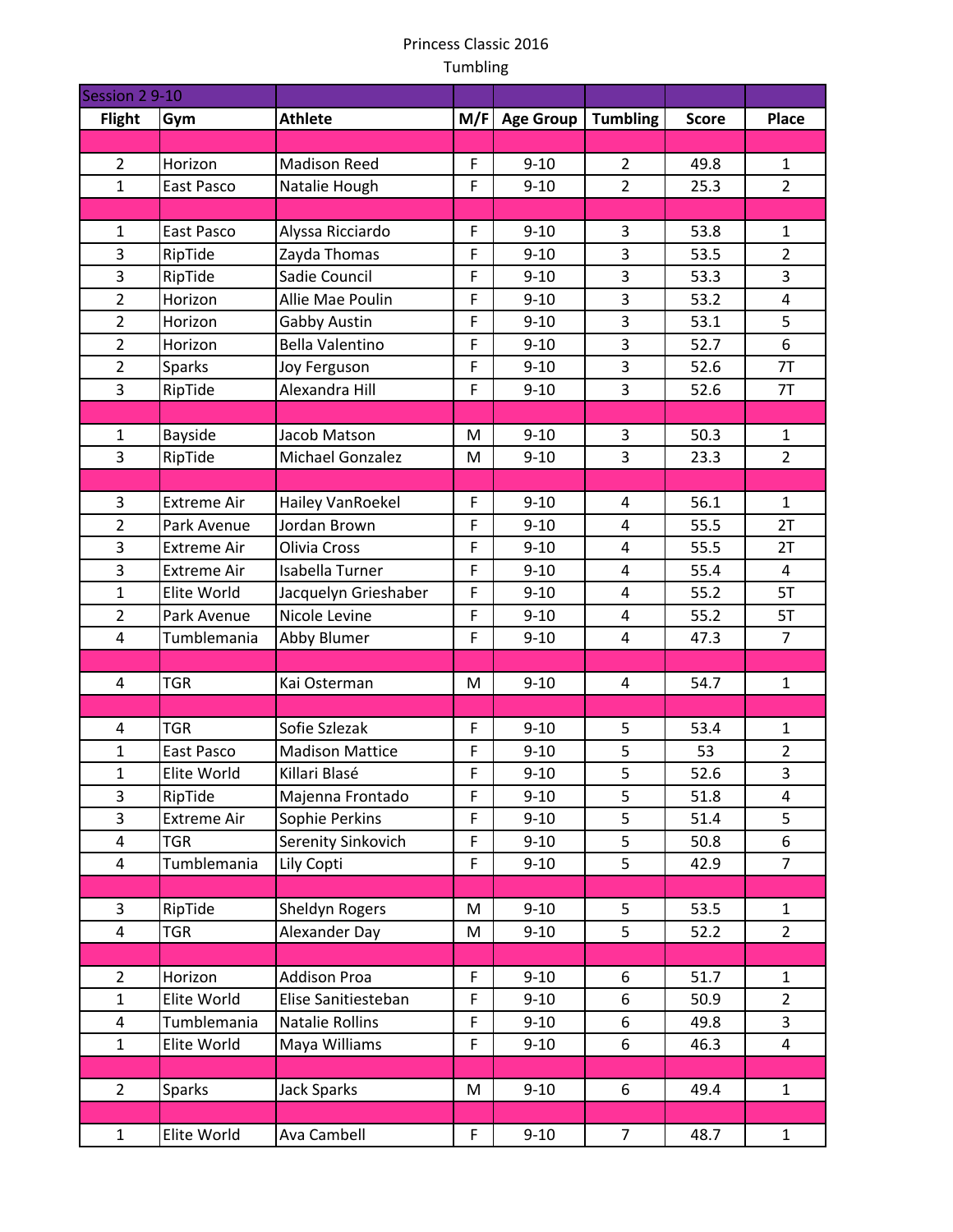| <b>Flight</b> | Gym         | <b>Athlete</b>           | M/F | <b>Age Group</b> | <b>Tumbling</b> | <b>Score</b> | Place |
|---------------|-------------|--------------------------|-----|------------------|-----------------|--------------|-------|
| 4             | TGR         | <b>Brendan Hines</b>     | M   | 10 & under       | 8               | 48.7         |       |
|               |             |                          |     |                  |                 |              |       |
| 2             | Park Avenue | Allena Dinneen           | F   | $9 - 10$         | Χ               |              |       |
| 4             | TGR         | Aryela Gonzalez          | F   | $9 - 10$         | χ               |              |       |
| 4             | TGR         | <b>Asher Blatt</b>       | M   | $9 - 10$         | χ               |              |       |
| 1             | East Pasco  | <b>Greenley Bolinder</b> | F   | $9 - 10$         | Χ               |              |       |
| 4             | <b>TGR</b>  | Margaux Bonutti          | F   | $9 - 10$         | X               |              |       |
|               |             |                          |     |                  |                 |              |       |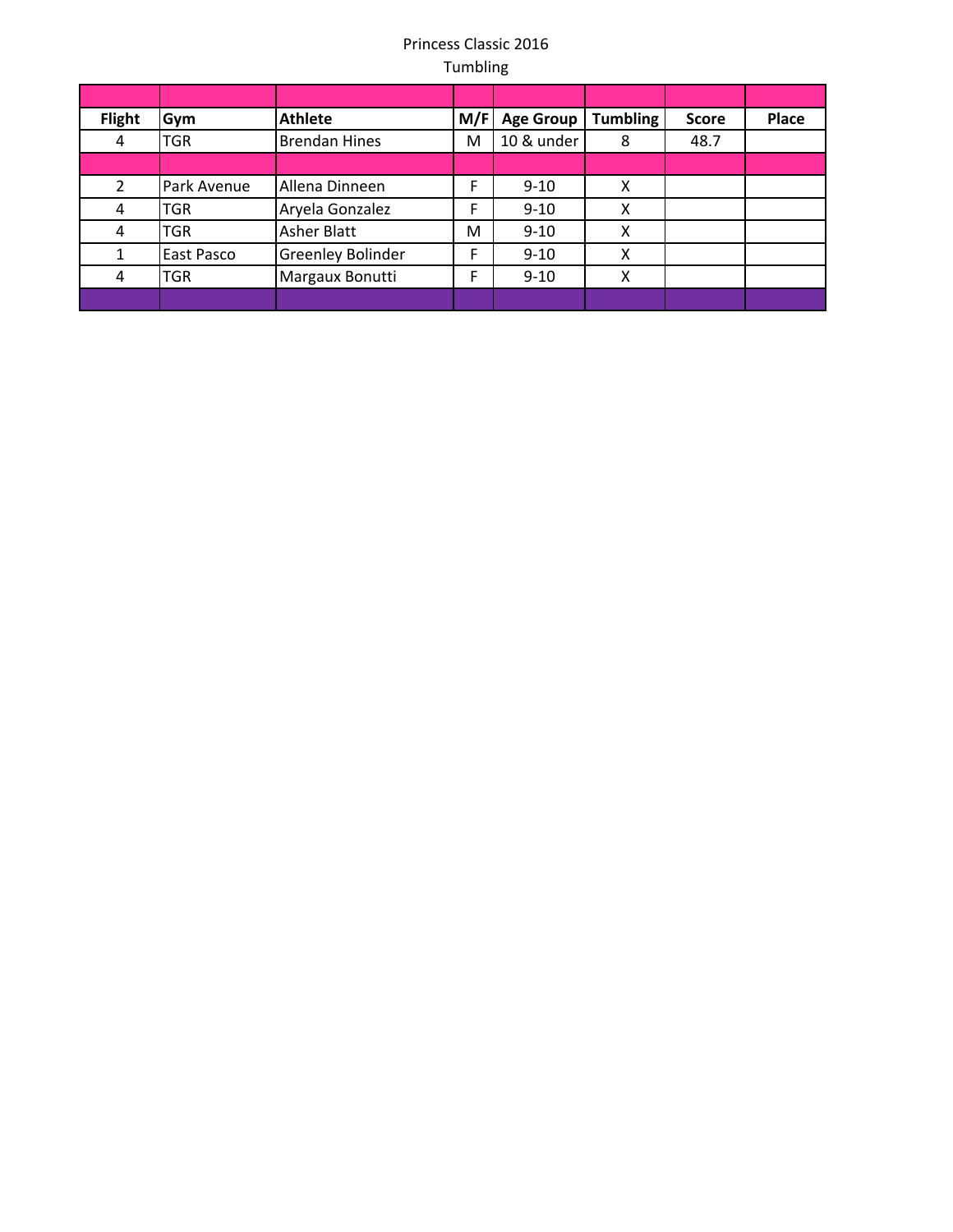| <b>Session 3 11-12</b> |                    |                       |     |                  |                 |              |                |
|------------------------|--------------------|-----------------------|-----|------------------|-----------------|--------------|----------------|
| <b>Flight</b>          | Gym                | <b>Athlete</b>        | M/F | <b>Age Group</b> | <b>Tumbling</b> | <b>Score</b> | <b>Place</b>   |
|                        |                    |                       |     |                  |                 |              |                |
| $\mathbf{1}$           | East Pasco         | Dakoda Weaver         | F   | $11 - 12$        | $\overline{2}$  | 50.2         | $\mathbf{1}$   |
| $\overline{2}$         | Horizon            | Lorelei Beauchamp     | F   | $11 - 12$        | $\overline{2}$  | 48.7         | $\overline{2}$ |
|                        |                    |                       |     |                  |                 |              |                |
| 3                      | RipTide            | Annalyse Rogers       | F   | $11 - 12$        | 3               | 53.1         | 1              |
| $\overline{3}$         | RipTide            | Marisa Gonzalez       | F   | $11 - 12$        | $\overline{3}$  | 52.5         | $\overline{2}$ |
|                        |                    |                       |     |                  |                 |              |                |
| $\overline{2}$         | Horizon            | <b>Tylor Stuart</b>   | M   | $11 - 12$        | 3               | 52.9         | $\mathbf{1}$   |
|                        |                    |                       |     |                  |                 |              |                |
| 4                      | Suncoast           | Morgan Roark          | F   | $11 - 12$        | 4               | 56.5         | 1              |
| $\mathbf{1}$           | Bayside            | Sophia Socash         | F   | $11 - 12$        | 4               | 55.6         | $\overline{2}$ |
| $\overline{2}$         | Park Avenue        | Lindsey Goldmintz     | F   | $11 - 12$        | $\overline{4}$  | 55.4         | 3              |
| 3                      | RipTide            | Sundee Win            | F   | $11 - 12$        | 4               | 54.8         | $\overline{4}$ |
| $\overline{2}$         | Park Avenue        | Natalia Nunes         | F   | $11 - 12$        | 4               | 54.5         | 5T             |
| 3                      | RipTide            | Kennedy Young         | F   | $11 - 12$        | 4               | 54.5         | 5T             |
| 4                      | <b>TGR</b>         | Madeline Sigman       | F   | $11 - 12$        | 4               | 54.5         | 5T             |
| $\overline{2}$         | Park Avenue        | Marissa Moore         | F   | $11 - 12$        | 4               | 51.9         | 8              |
| $\mathbf{1}$           | Bayside            | Lila McMorris         | F   | $11 - 12$        | 4               | 50.4         | 9              |
| $\mathbf{1}$           | East Pasco         | Tonya Emerson         | F   | $11 - 12$        | 4               | 48.7         | 10             |
|                        |                    |                       |     |                  |                 |              |                |
| 3                      | RipTide            | <b>Calvin Randles</b> | M   | $11 - 12$        | 4               | 55.3         | $\mathbf{1}$   |
| $\mathbf{1}$           | Bayside            | Danny Weiss           | M   | $11 - 12$        | 4               | 51.3         | $\overline{2}$ |
| 4                      | Suncoast           | Morgan Roark          | F   | $11 - 12$        | 5               | 53.3         | $\mathbf{1}$   |
| 4                      | <b>Extreme Air</b> | <b>Madison Thomas</b> | F   | $11 - 12$        | 5               | 52.9         | $\overline{2}$ |
| 4                      | <b>TGR</b>         | Nevaeh Guevara        | F   | $11 - 12$        | 5               | 52.5         | $\overline{3}$ |
| $\mathbf{1}$           | Bayside            | Brianna Itzo          | F   | $11 - 12$        | 5               | 52.2         | 4              |
| 3                      | RipTide            | Kendall Wheatley      | F   | $11 - 12$        | 5               | 50.3         | 5              |
|                        |                    |                       |     |                  |                 |              |                |
| 4                      | Sparks             | Alicia Sparks         | F   | $11 - 12$        | 6               | 51.5         | $\mathbf{1}$   |
| $\overline{4}$         | <b>Extreme Air</b> | Arianna Peller        | F   | $11 - 12$        | 6               | 51           | $\overline{2}$ |
| $\overline{3}$         | Tumblemania        | Laura Rollins         | F   | $11 - 12$        | 6               | 49.6         | $\mathbf{3}$   |
|                        |                    |                       |     |                  |                 |              |                |
| $\mathbf{3}$           | RipTide            | Maxwell Illes         | M   | $11 - 12$        | 6               | 52.8         | $\mathbf{1}$   |
|                        |                    |                       |     |                  |                 |              |                |
| $\mathbf{1}$           | Elite World        | Laken Campbell        | F   | $11 - 12$        | $\overline{7}$  | 51.8         | $\mathbf{1}$   |
| 4                      | Elite World        | Mackenzie Cinquanti   | F   | $11 - 12$        | $\overline{7}$  | 48           | $\overline{2}$ |
| $\mathbf{1}$           | Elite World        | Ashlyn Herzog         | F   | $11 - 12$        | $\overline{7}$  | 47.8         | $\overline{3}$ |
| 4                      | Elite World        | Mia Cinquanti         | F   | $11 - 12$        | $\overline{7}$  | 23.9         | $\overline{4}$ |
|                        |                    |                       |     |                  |                 |              |                |
| 4                      | <b>Extreme Air</b> | Andrea Zullo          | F   | $11 - 12$        | 8               | 47.9         | $\mathbf{1}$   |
|                        |                    |                       |     |                  |                 |              |                |
| $\overline{2}$         | Horizon            | <b>Faith Deacetis</b> | F   | $11 - 12$        | 9               | 52.1         | $\mathbf{1}$   |
|                        |                    |                       |     |                  |                 |              |                |
| $\mathbf{1}$           | Bayside            | <b>Holland Haley</b>  | F.  | $11 - 12$        | X               |              |                |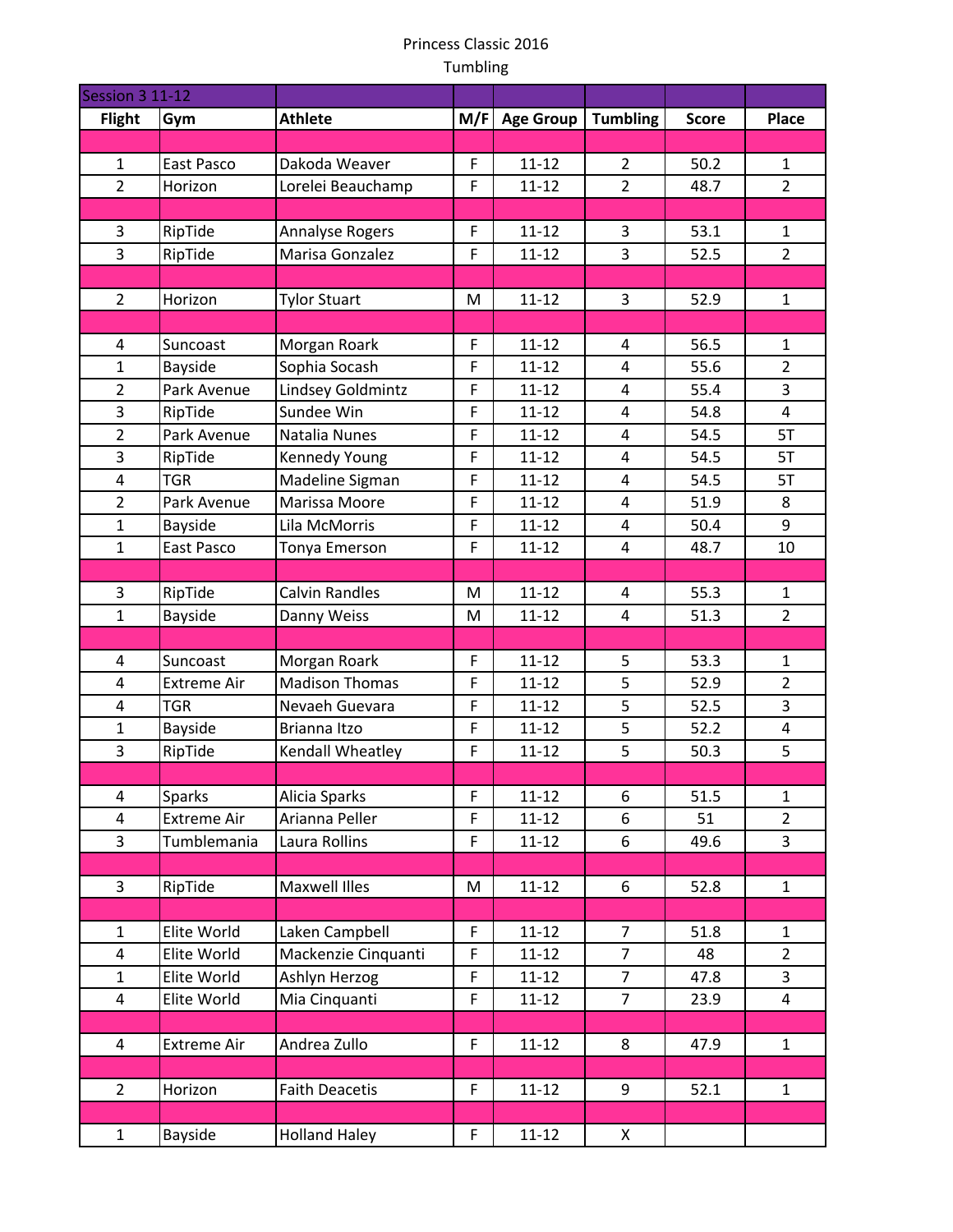|   | Park Avenue | Carly Kulick         |   | $11 - 12$ | χ |  |
|---|-------------|----------------------|---|-----------|---|--|
| 4 | Suncoast    | Lynette Scutari      |   | $11 - 12$ | Χ |  |
| 4 | <b>TGR</b>  | Payton Shaffer       | F | $11 - 12$ | х |  |
| 4 | <b>TGR</b>  | Emma Rocherfort      | F | $11 - 12$ | x |  |
| 4 | Suncoast    | <b>Carter Morris</b> | м | $11 - 12$ | х |  |
|   | Park Avenue | <b>Brianna Tully</b> | E | $11 - 12$ | х |  |
| 3 | Tumblemania | <b>Madison Snell</b> | F | $11 - 12$ | x |  |
|   | Park Avenue | <b>Isabella Mass</b> | F | $11 - 12$ | Χ |  |
|   |             |                      |   |           |   |  |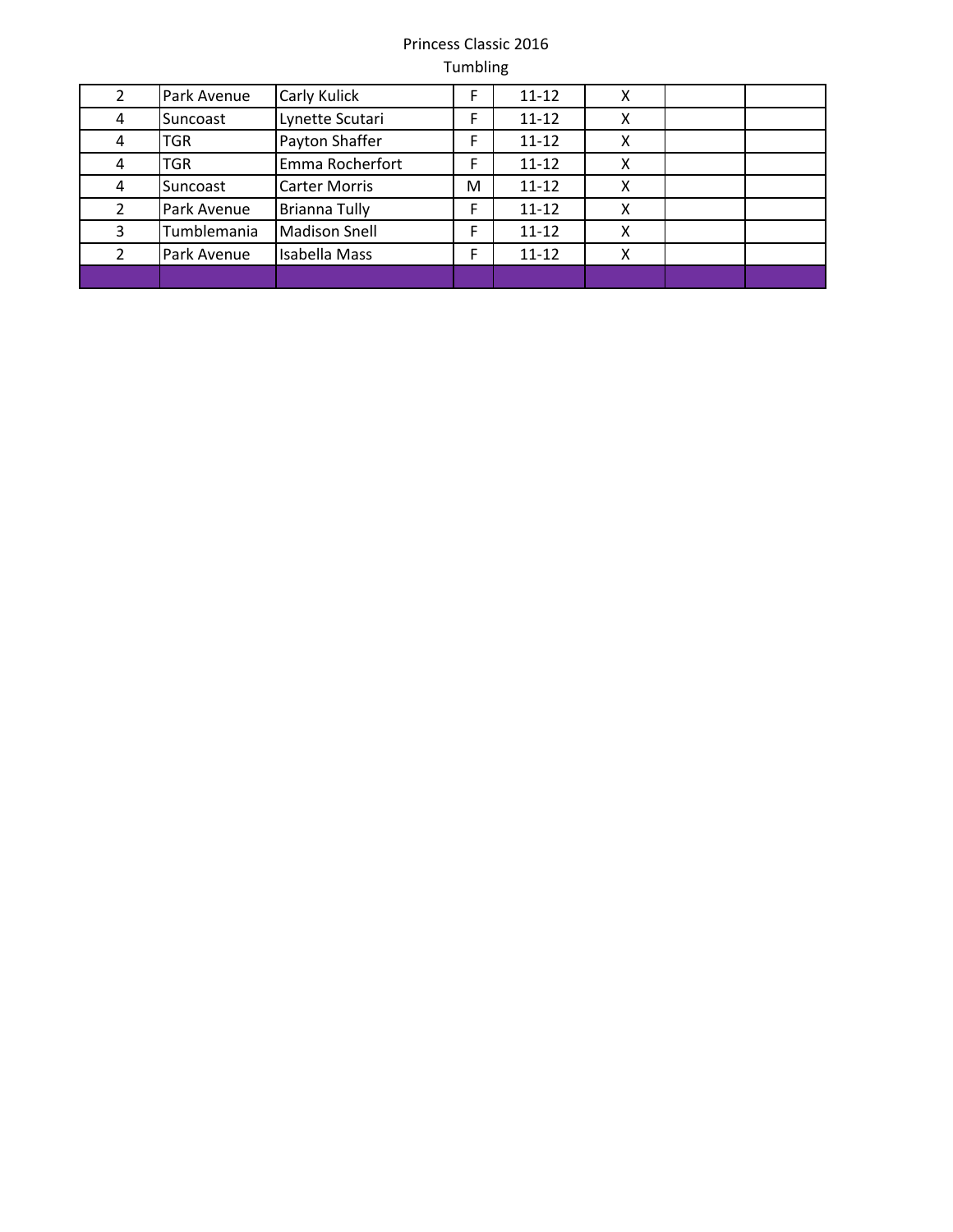| Session 4 13-14         |                    |                       |     |                  |                 |              |                |
|-------------------------|--------------------|-----------------------|-----|------------------|-----------------|--------------|----------------|
| <b>Flight</b>           | Gym                | <b>Athlete</b>        | M/F | <b>Age Group</b> | <b>Tumbling</b> | <b>Score</b> | Place          |
|                         |                    |                       |     |                  |                 |              |                |
| 3                       | RipTide            | Erin Collins          | F   | $13 - 14$        | 3               | 54.4         | $\mathbf{1}$   |
| 4                       | Bayside            | Arianna Matson        | F   | $13 - 14$        | 3               | 52.9         | $\overline{2}$ |
| 3                       | RipTide            | Allie Schaffer        | F   | $13 - 14$        | 3               | 52.8         | 3              |
| $\overline{4}$          | East Pasco         | Elizabeth Alvarez     | F   | $13 - 14$        | $\overline{3}$  | 52.7         | 4              |
|                         |                    |                       |     |                  |                 |              |                |
| $\mathbf{1}$            | <b>Naples</b>      | Julie Detweiler       | F   | $13 - 14$        | 4               | 56.2         | $\mathbf{1}$   |
| $\overline{2}$          | Suncoast           | Brooke Baynham        | F   | 13-14            | 4               | 55           | $\overline{2}$ |
| 3                       | RipTide            | Analiese Pagan        | F   | $13 - 14$        | 4               | 53.6         | 3              |
| 4                       | East Pasco         | Abagahle Wincott      | F   | $13 - 14$        | 4               | 53.1         | 4              |
|                         |                    |                       |     |                  |                 |              |                |
| 4                       | <b>TGR</b>         | Christopher Sigman    | M   | $13 - 14$        | 4               | 56.1         | $\mathbf{1}$   |
|                         |                    |                       |     |                  |                 |              |                |
| 3                       | RipTide            | Annaliese Neuman      | F   | $13 - 14$        | 5               | 54.1         | 1              |
| $\mathbf{1}$            | <b>Naples</b>      | Elena Laccetti        | F   | $13 - 14$        | 5               | 54           | $\overline{2}$ |
| 3                       | RipTide            | <b>Ashley Spires</b>  | F   | 13-14            | 5               | 53.3         | 3              |
| 3                       | RipTide            | Haven Schafer         | F   | $13 - 14$        | 5               | 52.6         | 4              |
| $\overline{\mathbf{4}}$ | East Pasco         | Hayden Harnage        | F   | $13 - 14$        | 5               | 50.9         | 5              |
|                         |                    |                       |     |                  |                 |              |                |
| $\overline{4}$          | <b>TGR</b>         | <b>Tristan Day</b>    | M   | $13 - 14$        | 5               | 52.2         | $\mathbf{1}$   |
|                         |                    |                       |     |                  |                 |              |                |
| $\overline{2}$          | Horizon            | Kylie Edminson        | F   | $13 - 14$        | 6               | 53.4         | $\mathbf{1}$   |
| $\overline{2}$          | Tumblemania        | <b>Nevaeh Ross</b>    | F   | $13 - 14$        | 6               | 52.3         | $\overline{2}$ |
| $\overline{2}$          | Reflex             | <b>Isabel Santos</b>  | F   | $13 - 14$        | 6               | 51.8         | 3              |
|                         |                    |                       |     |                  |                 |              |                |
| 4                       | <b>Bayside</b>     | Trent Jaengo          | M   | $13 - 14$        | 6               | 49.7         | $\mathbf{1}$   |
| 1                       | <b>Naples</b>      | Alexander Cruz        | M   | 13-14            | 6               | 48.9         | $\overline{2}$ |
| $\mathbf{1}$            | <b>Naples</b>      | Jack Eckelman         | M   | $13 - 14$        | 6               | 48.4         | $\overline{3}$ |
|                         |                    |                       |     |                  |                 |              |                |
| $\overline{2}$          | Horizon            | Lexi Smallwood        | F   | $13 - 14$        | $\overline{7}$  | 49.5         | $\mathbf{1}$   |
| 3                       | Extreme Air        | Jaidan Misha          | F   | $13 - 14$        | $\overline{7}$  | 48.5         | $\overline{2}$ |
| $\mathbf{1}$            | <b>Naples</b>      | Corazon Holloway      | F   | $13 - 14$        | $\overline{7}$  | 47.7         | $\mathbf{3}$   |
| $\mathbf{1}$            | <b>Naples</b>      | Emma Aristizabal      | F   | $13 - 14$        | $\overline{7}$  | 24.3         | 4              |
|                         |                    |                       |     |                  |                 |              |                |
| 3                       | RipTide            | <b>Marcus Daniely</b> | M   | $13 - 14$        | $\overline{7}$  | 49.4         | $\mathbf{1}$   |
| $\mathbf{1}$            | <b>Naples</b>      | Micah Evans           | M   | $13 - 14$        | $\overline{7}$  | 49.3         | $\overline{2}$ |
| $\overline{3}$          | <b>Extreme Air</b> | Alec Sipe             | M   | $13 - 14$        | $\overline{7}$  | 45.3         | $\mathbf{3}$   |
|                         |                    |                       |     |                  |                 |              |                |
| $\mathbf{1}$            | <b>Naples</b>      | Alexys Duffy          | F   | $13 - 14$        | 8               | 52.8         | $\mathbf{1}$   |
| $\overline{2}$          | Park Avenue        | Maria Mendoza         | F   | $13 - 14$        | 8               | 47.4         | $\overline{2}$ |
|                         |                    |                       |     |                  |                 |              |                |
| 4                       | Elite World        | Rilian Smith          | F.  | $13 - 14$        | 10              | 50.2         | $\mathbf{1}$   |
|                         |                    |                       |     |                  |                 |              |                |
|                         |                    |                       |     |                  |                 |              |                |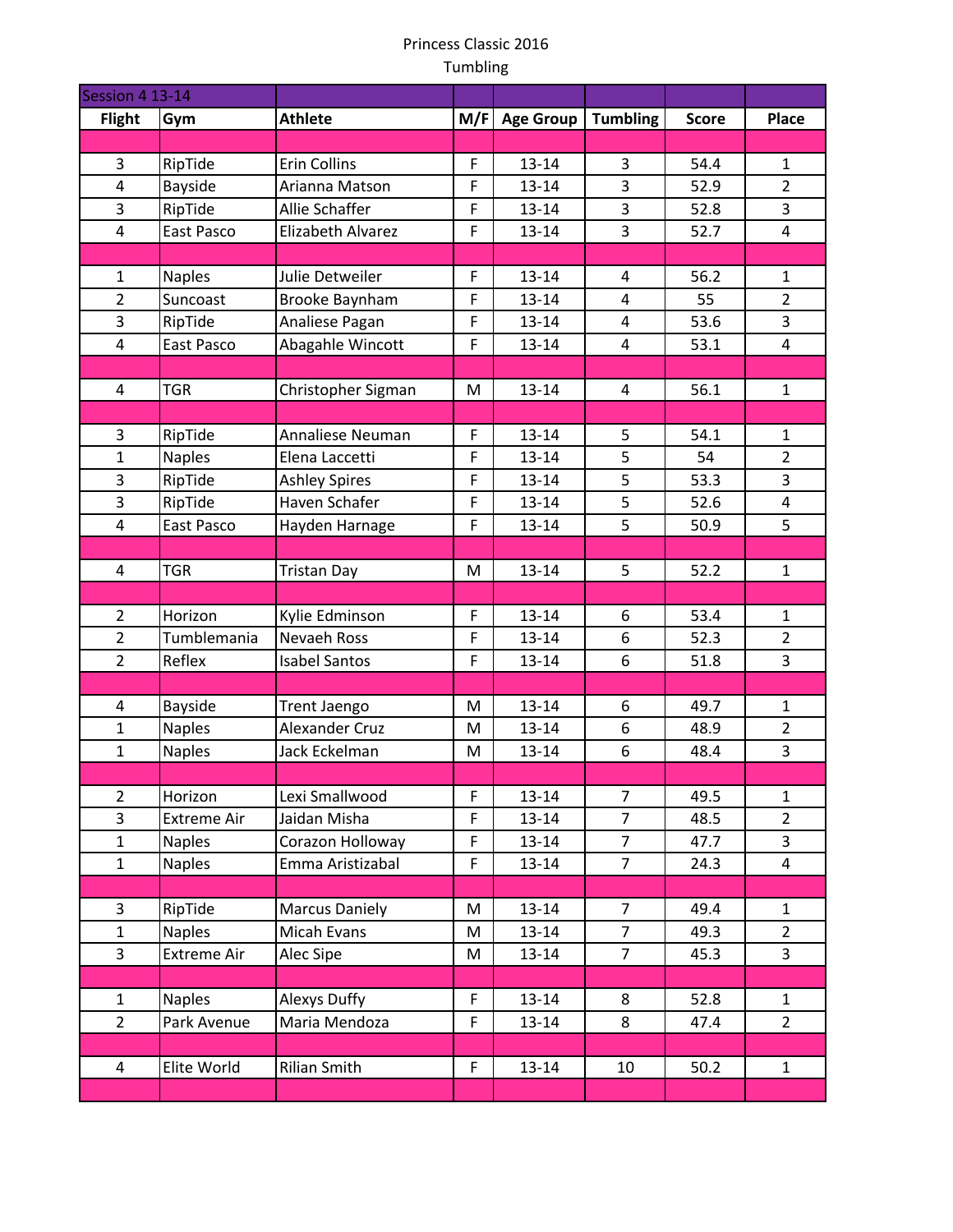| <b>Suncoast</b>    | Amanda Whitelev       | $13 - 14$ |  |  |
|--------------------|-----------------------|-----------|--|--|
| <b>Naples</b>      | Havli DeLaRosa        | $13 - 14$ |  |  |
| <b>Park Avenue</b> | Ashley Shecthman      | $13 - 14$ |  |  |
| <b>Naples</b>      | <b>Tavlor Bennett</b> | $13 - 14$ |  |  |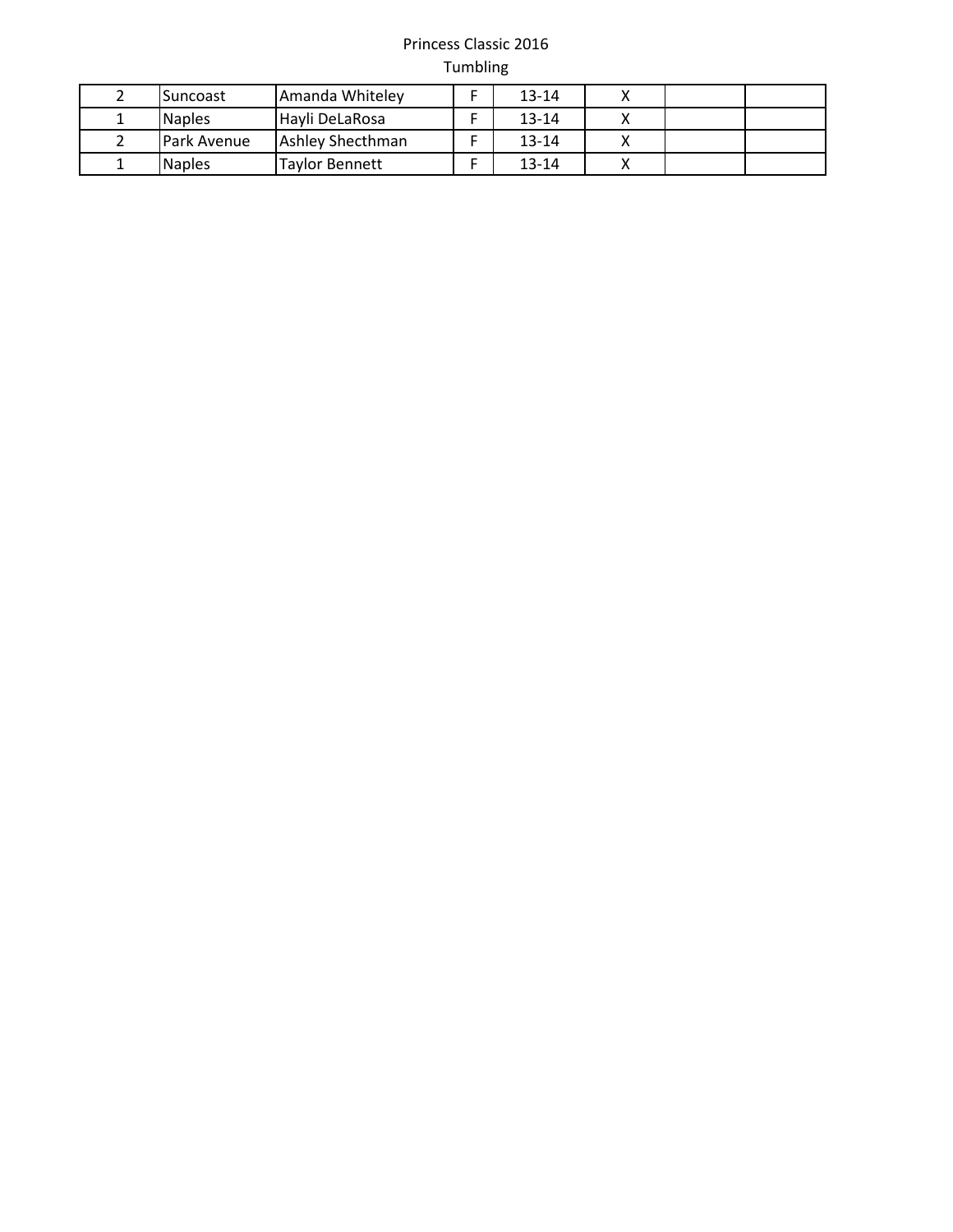| Session 5 15 & over     |                    |                          |     |                  |                    |              |                |
|-------------------------|--------------------|--------------------------|-----|------------------|--------------------|--------------|----------------|
| <b>Flight</b>           | Gym                | <b>Athlete</b>           | M/F | <b>Age Group</b> | <b>Tumbling</b>    | <b>Score</b> | Place          |
|                         |                    |                          |     |                  |                    |              |                |
| $\overline{2}$          | Horizon            | Katherine Stuart         | F   | 15 & over        | 4                  | 55           | $\mathbf{1}$   |
|                         |                    |                          |     |                  |                    |              |                |
| 4                       | Suncoast           | Connor Melenbacher       | M   | 15 & over        | 4                  | 54.8         | $\mathbf{1}$   |
|                         |                    |                          |     |                  |                    |              |                |
| $\mathbf{1}$            | <b>Extreme Air</b> | Amanda Calvert           | F   | 15 & over        | 5                  | 53.3         | 1              |
| $\mathbf{1}$            | Tumblemania        | Logan Lloyd              | F   | 15 & over        | 5                  | 52.1         | $\overline{2}$ |
|                         |                    |                          |     |                  |                    |              |                |
| 3                       | Park Avenue        | <b>Mariah Couvertier</b> | F   | 15 & over        | 6                  | 50.2         | $\mathbf{1}$   |
|                         |                    |                          |     |                  |                    |              |                |
| 4                       | Bayside            | Phynyx Tatro             | M   | 15 & over        | 6                  | 51           | $\mathbf{1}$   |
|                         |                    |                          |     |                  |                    |              |                |
| $\mathbf{1}$            | Tumblemania        | Mary McGrath             | F   | 15 & over        | $\overline{7}$     | 49           | $\mathbf{1}$   |
| $\mathbf{1}$            | East Pasco         | <b>Taylor Watson</b>     | F   | 15 & over        | $\overline{7}$     | 37.9         | $2^{\circ}$    |
|                         |                    |                          |     |                  |                    |              |                |
| $\overline{2}$          | Horizon            | Kalle Blizzard           | F   | 15 & over        | 8                  | 52.4         | 1              |
| $\overline{2}$          | Horizon            | Jamie Grella             | F   | 15 & over        | 8                  | 43.1         | $\overline{2}$ |
|                         |                    |                          |     |                  |                    |              |                |
| $\mathbf{1}$            | <b>Extreme Air</b> | Garrett Karolyi          | M   | 15 & over        | 8                  | 51           | 1              |
| $\mathbf{1}$            | <b>Extreme Air</b> | <b>Tryston Sipe</b>      | M   | 15 & over        | 8                  | 49.7         | $\overline{2}$ |
|                         |                    |                          |     |                  |                    |              |                |
| 3                       | Elite World        | <b>Ashley Spivey</b>     | F   | 15 & over        | 9                  | 53.8         | $\mathbf{1}$   |
| $\mathbf{1}$            | <b>Extreme Air</b> | Jordan Misha             | F   | 15 & over        | 9                  | 47.4         | $\overline{2}$ |
|                         |                    |                          |     |                  |                    |              |                |
| $\mathbf{1}$            | <b>Extreme Air</b> | Devon Sipe               | M   | 15 & over        | 9                  | 54.4         | $\mathbf{1}$   |
|                         |                    |                          |     |                  |                    |              |                |
| 4                       | Bayside            | Iris Irby                | F   | 15 & over        | X                  |              |                |
| 3                       | Park Avenue        | Taylor LaRocca           | F   | 15 & over        | X                  |              |                |
| 3                       | Park Avenue        | Sydney Reimer            | F   | 15 & over        | X                  |              |                |
| 3                       | Reflex             | Nowelle Cowan            | F   | 15 & over        | X                  |              |                |
| 4                       | Bayside            | Rylee Hickman            | F   | 15 & over        | X                  |              |                |
| 4                       | Bayside            | Hope Haley               | F   | 15 & over        | X                  |              |                |
| $\overline{2}$          | Gulf Breeze        | Joshua Aiken             | M   | 15 & over        | X                  |              |                |
| $\overline{2}$          | <b>Gulf Breeze</b> | Joshua Aiken             | M   | 15 & over        | X                  |              |                |
| $\overline{2}$          | Horizon            | Alex Brown               | M   | 15 & over        | X                  |              |                |
| $\overline{2}$          | <b>Gulf Breeze</b> | <b>Richard Biddle</b>    | M   | 15 & over        | X                  |              |                |
| $\overline{2}$          | <b>Gulf Breeze</b> | Tristan Baldwin          | M   | 15 & over        | X                  |              |                |
| $\overline{2}$          | <b>Gulf Breeze</b> | Tristan Baldwin          | M   | 15 & over        | X                  |              |                |
| 3                       | Park Avenue        | Esteban Parra            | M   | 15 & over        | $\pmb{\mathsf{x}}$ |              |                |
| 3                       | TGR                | Oliver Guzman            | М   | 15 & over        | X                  |              |                |
| 4                       | Suncoast           | Chris Shubert            | M   | 15 & over        | X                  |              |                |
| 4                       | Suncoast           | Jacob Labadie            | M   | 15 & over        | X                  |              |                |
| 4                       | Bayside            | Jaydyn Zook              | F   | 15 & over        | X                  |              |                |
| $\overline{\mathbf{4}}$ | Bayside            | Ella Zook                | F   | 15 & over        | X                  |              |                |
| 3                       | TGR                | Hanna Meinke             | F   | 15 & over        | X                  |              |                |